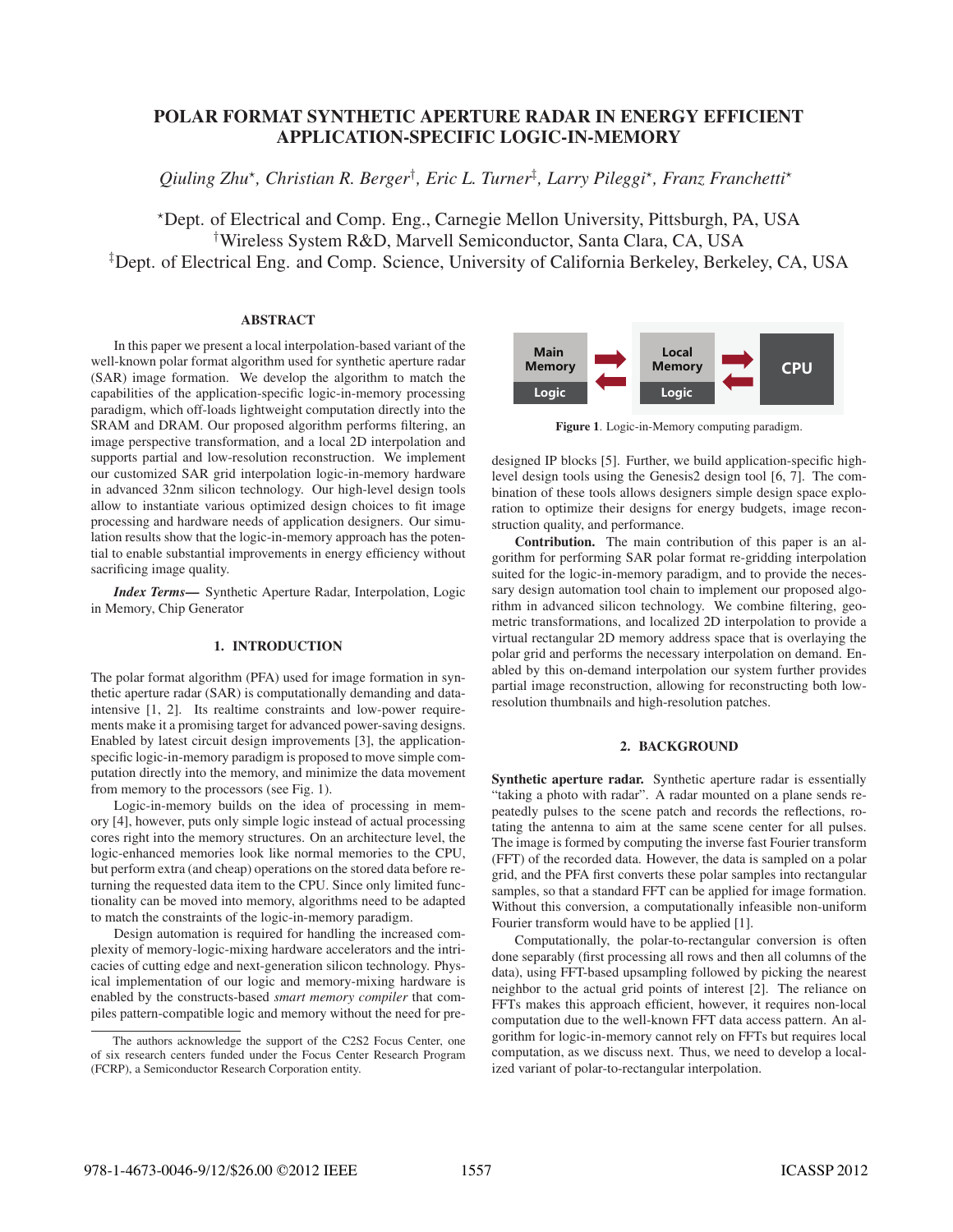Logic-in-memory. Advances in chip design methodology allow the tight integration of computational logic and memory cells, based on regular pattern constructs [3]. This tight integration enables robust compilation of both logic and memory [5]. This gives rise to the application-specific logic-in-memory computational paradigm, which moves part of a program's computation directly into the memory but keeps the usual memory interface. It is easy to program, as all computational operations are hidden behind the memory abstraction. It requires application-specific logic to reach the desired energy savings. Thus, it is more specialized than the earlier processor-inmemory idea [4]. The major restriction of logic-in memory is that only localized (nearest neighbor) data access can be implemented efficiently, and that, stride-like data access as required for FFTs is prohibitively expensive.

Interpolation. A well-suited algorithm for logic-in-memory is 1D interpolation using the Newton divided difference formula [8],

$$
P_n(x) = P_{n-1}(x) + f[x_0, \dots, x_n](x - x_0) \cdots (x - x_{n-1}), \tag{1}
$$

in which  $P_n(x)$  interpolates  $f(x)$  at the points in  $x_0, \ldots, x_{n-1}$  with a recursive definition of the  $n_{th}$ -order divided difference of  $f(x)$  as follows:

$$
f[x_0, \ldots, x_n] = \frac{f[x_1, \ldots, x_n] - f[x_0, \ldots, x_{n-1}]}{x_n - x_0}.
$$
 (2)

This approach can be cheaply implemented in logic-in-memory, both for integer and floating-point output. This insight is a crucial enabling step for our logic-in-memory SAR variant.

Image perspective transformation. Another algorithm that is suitable for logic-in-memory and becomes a core component of our SAR variant is the perspective transformation. It is used to map each point  $(u, v)$  in one quadrilateral to the point  $(x, y)$  in another quadrilateral. The forward mapping function is given by

$$
[x', y', w'] = [u, v, w] \begin{bmatrix} a_{11} & a_{12} & a_{13} \ a_{21} & a_{22} & a_{23} \ a_{31} & a_{32} & a_{33} \end{bmatrix},
$$
 (3)

where  $x = x'/w'$ ,  $y = y'/w'$  and the coefficients  $a_{ij}$  are determined by establishing the correspondences between four corners in the input and output geometry [9].

Frequency filter. The final algorithm we are using to develop our logic-in-memory SAR variant is filtering. Straight-forward implementation of finite impulse response (FIR) filters becomes too expensive for long tap lengths, but a finely-tuned combination of FIR and cascaded integrator-comb (CIC) filters can be implemented very efficiently in logic-in-memory. This enables us to implement partial image reconstruction for both low-resolution thumbnails as well as high-resolution scene patches in logic-in-memory. We rely on simple Fourier transform identities to translate phase shifts in frequency space to time-domain displacements [10].

## 3. LOCAL INTERPOLATION BASED SAR

The main idea underlying our approach is to simply use a standard 2D interpolation for polar data to rectangular data reformatting, which has the potential of being efficient in logic-in-memory. The basic idea is shown in Fig. 2(a): we compute the value of the star  $P(x)$  (an exemplary output point) by taking the weighted sum of its four neighbors (black dots; original measurements), using their euclidian distance as weights. However, this computation involves operations too complex for logic-in-memory (square root, arcus tangent). We have to decompose this interpolation into a coordinate





Figure 3. Image tiling for accurate geometric approximation.

transformation and 2D surface interpolation and perform quadrilateral tiling to approximate the curvature by short straight lines.

Coordinate conversion and surface interpolation. Fig. 2(b) shows the first step in implementing the interpolation-based polar formatting: we map the polar anulus (the polar grid on which the SAR data is collected) to a rectangular grid by using the image perspective transformation. This mapping distorts the rectangular destination grid but preserves its distances to the original data points. Then we use standard 2D surface interpolations to calculate the value at the output location from the original data and the interpolation weights derived from the distances in the transformed coordinate system. Fig. 2(c) shows as example the bilinear 2D surface interpolation that requires four neighboring measurements. Both of the transformation and interpolation involve trivial arithmetic logic in logic-in-memory. Although a division is required in perspective transformation, the small dynamic range in the divisor and dividend allows us to replace it by another 2D interpolation.

Geometry approximation and image tiling. Our localized grid interpolation is based on several geometric approximations. Firstly, we approximate the polar annulus by quadrilateral tiles (Fig. 3). Secondly, we assume that the measurement grids are evenly distributed on a rectangular grid after the transformation. These approximations could result in distortions in the resulting reconstructed image. As shown in Fig. 3, accurate approximation is achieved if the radian spatial frequency lower bound  $(R_L)$  is large enough (which is true for most SAR applications) and the coherent integration angular interval  $(\Theta)$  is small enough. Therefore, an effective solution is to tile the image into small parts and perform the geometry approximation on each tile. We tile the output image in the Cartesian grid and find the minimum subset of the polar annulus that contains the corresponding rectangular tile. The resulting distortion is smaller than the intrinsic distortion of perfect SAR image reconstruction.

### 4. SAR IMAGE PARTIAL RECONSTRUCTION

When reconstructing large data-set problems for small display devices (e.g., handheld devices), partial reconstruction would be preferable to prevent energy waste from processing all pixels and then displaying only a subset. Since our local interpolation-based scheme is reconstructing one pixel at a time in an on-demand fashion, partial reconstruction becomes feasible (see Fig. 4). We support two partial reconstruction modes, as described below.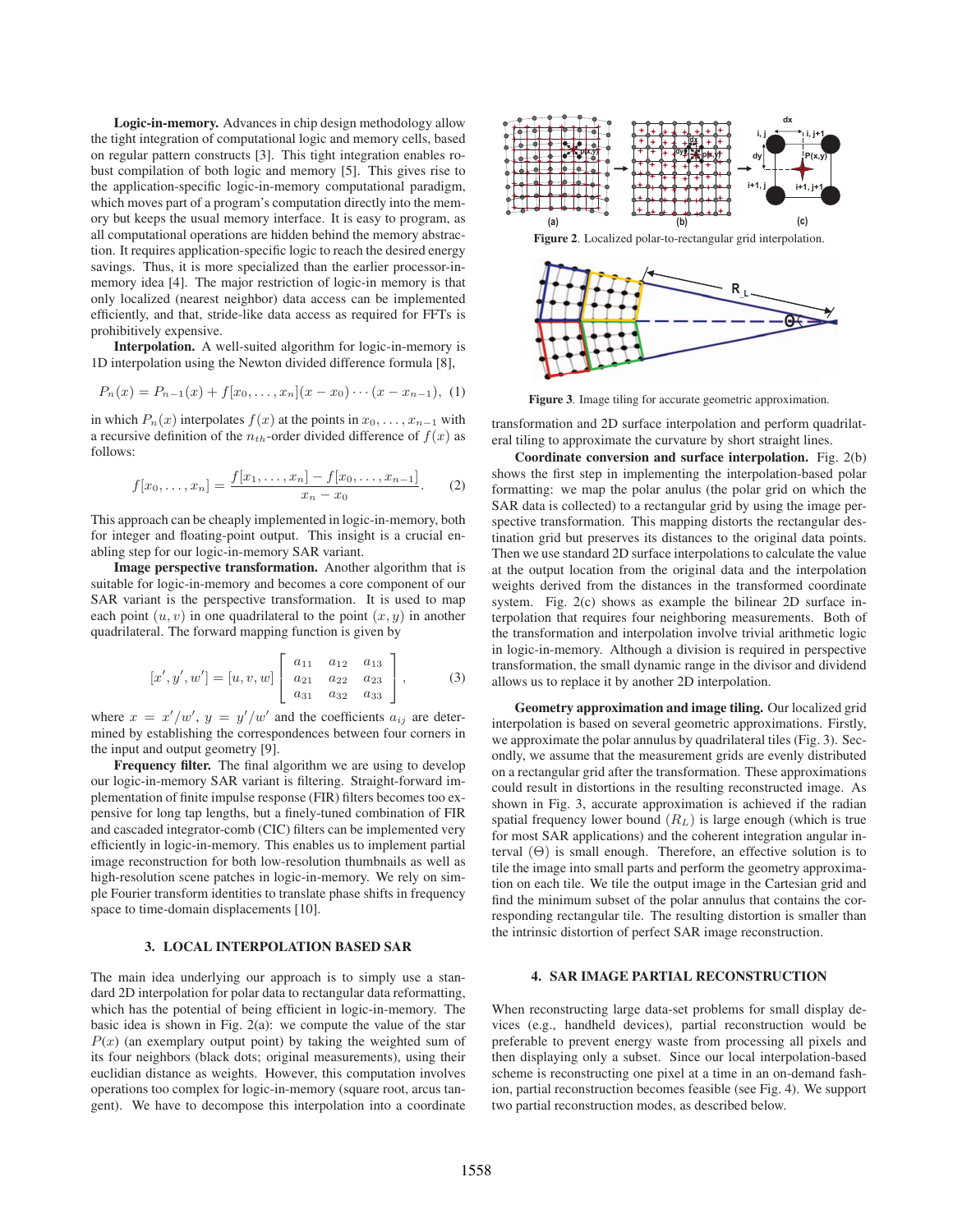

Figure 4. SAR partial image reconstruction.

Low resolution full-size image display. In this scenario, we get a quick overall view of the whole image without the fine-scale details (a thumb nail). This corresponds to multiplying the Fourier space (the original data) with a mask which attenuates the high frequency components. Only data elements that correspond to the low frequency components are interpolated and computations for high frequency components are saved. A much smaller 2D inverse FFT can be used afterwards, saving a substantial amount of operations.

High resolution partial-size image display. As second scenario we reconstruct only a small portion of image (however, at full resolution). This can be seen as multiplication by a mask in the spatial domain, or equivalently, as decimation filtering in the frequency space [10]. Filtering is necessary for image anti-aliasing and the filter decimation factor corresponds to the proportion of the image area to be reconstructed in space. Using Fourier identities we can reconstruct sub-patches of an image at arbitrary position with arbitrary size. In the implementation we rely on the combination of a CIC and short FIR filter for decimation since the CIC filter requires no multiplications and its simple hardware implementation can be easily integrated with the logic-in-memory interpolation, however, accuracy requires us to uses some FIR filtering.

Computational cost. The proposed grid interpolation has economical hardware implementations. For example, 2D bilinear interpolation can be separated into two horizontal and one vertical 1D linear interpolations (or vice versa), and each 1D linear interpolation involves only 2 adders, 1 multiplier and several boolean logic operations. Moreover, these operations are computed locally in the memory and therefore consume much less energy compared with in-CPU computing. For partial reconstruction, the chosen CIC filter only involves 8 adders and 8 storage registers.

## 5. AUTOMATED DESIGN TOOLS

We use the Genesis2 design tool [7] as the infrastructure to build the SAR polar reformatting logic-in-memory chip generator (see Fig. 5(a)). It enables an application designer to explore the design space to optimize the design by simply varying the parameters and automatically generates the optimized synthesizable logic-inmemory hardware. The physical synthesis of the logic-in-memory hardware is implemented by the pattern construct based "smart memory" compiler [3, 5]. Fig. 5(b) shows the user interface of the SAR polar reformatting logic-in-memory chip generator.

The image formation process requires a series of problem parameters and each parameter setting leads to a different hardware implementation. In addition, both interpolation and filtering are tradeoff problems in terms of performance/accuracy/cost. For example, the transition-region of a non-ideal filter will result in added distortion at the image edge. Therefore, the narrower the transition region the better the edge quality, but the higher the hardware cost.



Figure 5. Design automation flow and chip generator.

#### 6. EXPERIMENTAL RESULTS

In this section we evaluate our logic-in-memory based SAR implementation for accuracy, performance and cost. We use our design tool to automatically synthesis the hardware for measurement and also build an architectural model to simulate the algorithm.

Accuracy and hardware cost. First we compare the accuracy of our local interpolation SAR algorithm to the conventional FFT upsampling based approach. We simulate randomized radar scenes of point targets and perform the re-gridding using both methods. Fig. 6(a) shows the mean square error (MSE) distribution for both approaches, which is computed relative to a reference that uses a computationally infeasible non-uniform inverse FFT that has a closed-form solution for point targets. We see that the distortions caused by the two interpolation methods are statistically indistinguishable. In Fig. 6(b) we vary tile numbers and interpolation order. As expected, we see the MSE decreasing for larger tile numbers and higher interpolation order.

Next we evaluate the cost of logic-in-memory. Fig. 6(c) shows that the number of arithmetic operations for the 2D IFFT is decreasing when the decimation factor in partial reconstruction is increased. Fig. 6(d) shows the hardware cost of logic-in-memory blocks on 32nm CMOS; the y axis values are the logic area relative to the data storage memory area. The bottom curve shows the grid interpolation area for the full image reconstruction. For partial reconstruction, the top three curves add in the decimation filter area for three filter design specifications. We see that although the area for partial reconstruction increases slightly with the increase of decimation factor, the y axis values are fairly small for all the design points. Thus, the logic area is negligible compared with memory area for both full and partial reconstruction. Further, to the results in Fig. 6(c) and Fig. 6(d), the decrease in operations through smaller IFFTs is not increasing the hardware cost substantially.

Energy efficiency. To evaluate the energy efficiency of our logic-in-memory SAR implementation, we simulate the whole SAR polar format algorithm in two variants: (1) we run the image reconstruction on a simple processor with a standard SRAM cache, and